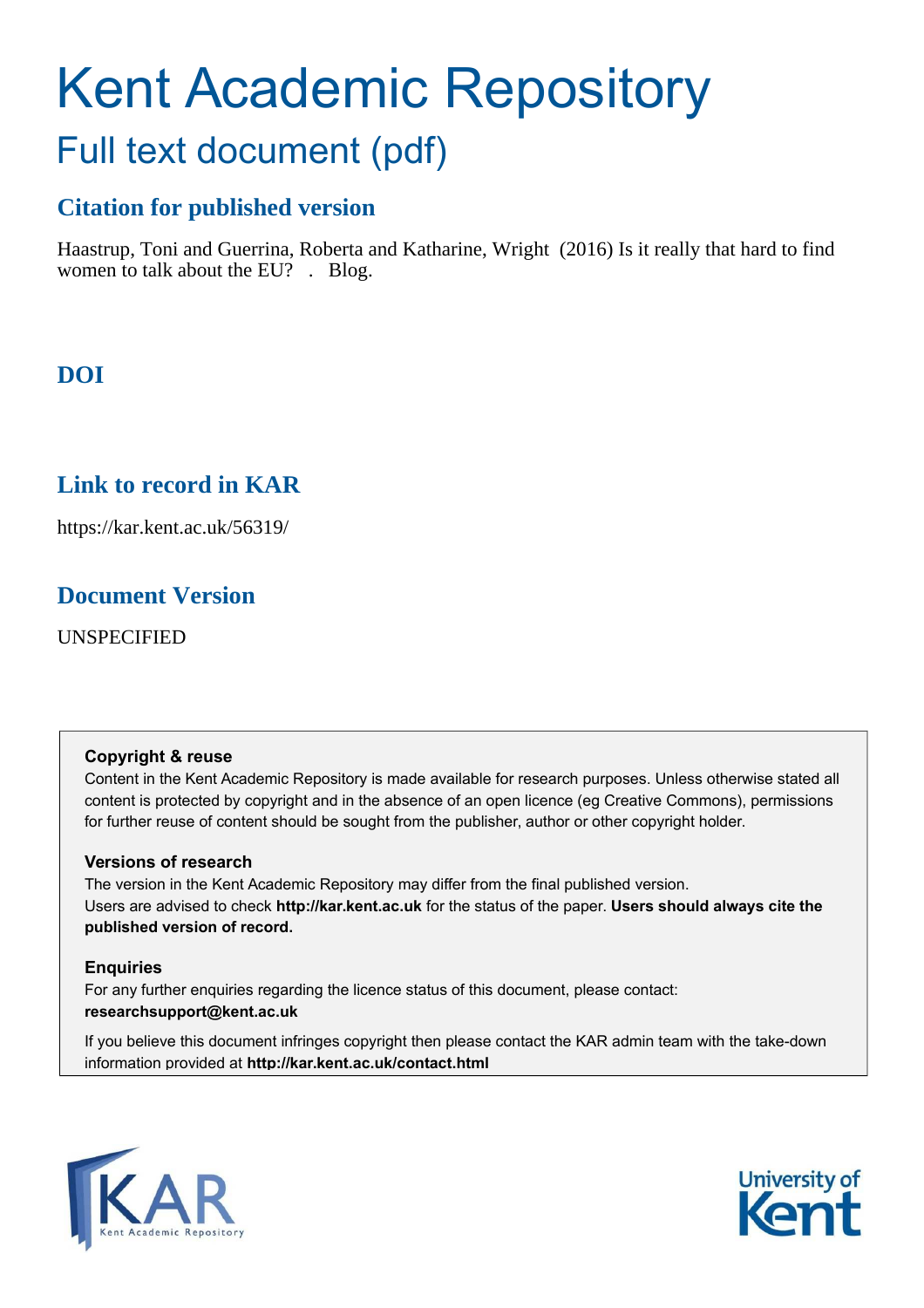#### **Is it really that difficult to find women to talk about the EU?**

Roberta Guerrina, Toni Haastrup, Katharine Wright

It is now approximately six weeks from the date when the British electorate will vote in the EU Referendum. This has been billed as the vote of a generation, the opportunity to settle the issue about the UK's position in the EU once and for all. It was therefore unsurprising that when one of us tuned into Radio 4'[s PM programme o](http://www.bbc.co.uk/programmes/b07bbz3r)n 12 May that this was the theme under discussion. We were however taken aback to hear correspondent, [Chris Mason](https://twitter.com/ChrisMasonBBC?ref_src=twsrc%5Egoogle%7Ctwcamp%5Eserp%7Ctwgr%5Eauthor) trailing a report by his colleague Eleanor Garnier on the difficulty of finding women to participate in discussions around the various social, economic and political issues entangled in this debate. In the end PM did not go into further discussion on the issue, which was somewhat disappointing, as the myth about women's engagement with and knowledge of politics that actually needs addressing.

Even before the beginning of the official campaign, debates about the EU have been dominated by male voices. Within and outside academic circles, this has become a discussion point and, as further evidenced by the PM programme, a story in and of itself. Since the possibility of a referendum became a reality, we have heard time and time again, that there just aren't women experts to contribute on the issues. On the few occasions we hear from women, they are being asked about so-called women's issues. As women who work on the EU, we have been particularly frustrated by the way our contribution to our discipline and what is perhaps the most important debate for a generation has been relegated to the gender silo. This is not to say that gender and equality issues are not important (they are!) but women commentators can contribute to a full spectrum of issues, from economics, to security and immigration. Limiting space and opportunities for women's engagement in one of the most important debates in a generation ultimately sends a subtle, but damaging message, politics (particularly EU politics) is not women's business! The crystallisation of gender binaries in women's engagement with politics and pathways to political participation may well be one of the most pernicious outcomes of the current debate.

We are frustrated by the significant absence of expert women's voices from media debates, but also from academic events within our own networks. The problem is demonstrated by the volume of submissions of all male panels to the excellent [Tumblr set up by Saara Sarma](http://www.bbc.co.uk/news/blogs-trending-32789580) and the twitter account [@EUPanelWatch](https://twitter.com/eupanelwatch) to name and shame 'manels' and draw attention to the issue. We are tired of constantly asking, 'where are the women?' And of course there are [women!](https://psawomenpolitics.com/) In fact, there are many of them and they are not difficult to find. Indeed, when the issue of the lack of women experts on the EU referendum debate came up a couple of weeks ago, we took it upon ourselves to compile a list of women from our professional and personal networks who we knew were capable of speaking to a lot of the issues under discussion. Most of these women are fellow social scientists from Universities and Civil Society organisations from across Europe. Beyond these, we also drew from the [Academic Association for](http://www.uaces.org/)  [Contemporary European Studies](http://www.uaces.org/) [Experts on Europe,](http://www.uaces.org/expertoneurope/) a publically available resource. There are lots of women on there too. Given the expertise available within our professional associations such as [Political Studies Association,](https://www.psa.ac.uk/) but also initiatives like The Women's Room and [#WomenKnowStuff,](http://womenalsoknowstuff.com/) there is no excuse! It is disappointing that this conversation is still ongoing. We find claims that suggest that there aren't women experts or that they are difficult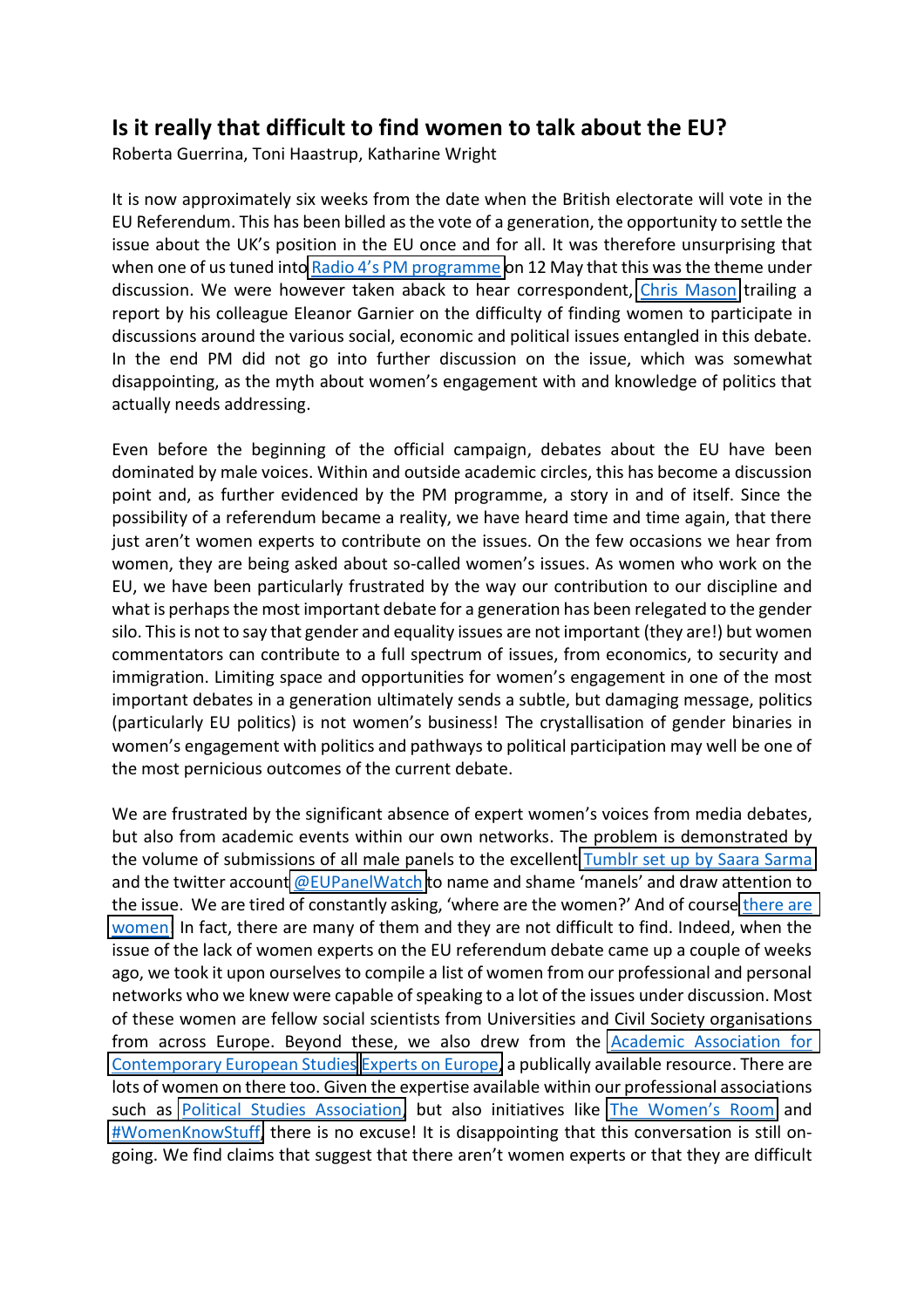to find indicative of a wider social and political environment that continues to relate women's political participation to the area of social politics.

Rather, the absence of women's voices from the EU referendum debate speaks to two interrelated issues. Firstly, it raises the question about who is considered and expert and what expertise is valued. Secondly, it also highlights the vertical segregation of the academy, whereby only [20% of professors at UK universities are women.](https://www.timeshighereducation.com/news/gender-survey-of-uk-professoriate-2013/2004766.article) Women's absence from the highest levels of the academy contributes to the invisibility of women's knowledge and contributions to the gendered production of knowledge. At a symbolic level, women's absence form expert panels and the wider debate reifies the position of elite men at the heart of the profession and their contribution to the production of knowledge of political institutions and processes. At a substantive level, the invisibility of women and gender issues in the debate highlights the implicit bias of political discourse and marginality of social justice in the debate.

There are examples of good practice that should be highlighted. For example, the Department of Politics at the University of Surrey held a gender balanced [EU Referendum Question Time](http://www.surrey.ac.uk/politics/news/events/2016/eu_referendum_question_time.htm)  event. Ensuring gender balance is important not only because the range of views that can be aired in a discussion or debate, but at a symbolic level because it sends a message that EU politics is relevant to women. The [Britain Thinks \(2016\)](http://blogs.lse.ac.uk/brexitvote/2016/01/06/dont-know-where-the-women-are-why-the-eu-referendum-campaigns-havent-engaged-female-voters/) survey for the Fawcett Society highlights a continued gender gap in women's perceived knowledge about the EU and their subsequent engagement in the debate. Excluding women's voices from the debate, either at the level of the official campaigns, or in the context of expert opinions only serves to reinforce these assumptions. Considering that women have been identified as the "swing voters" in this referendum, it is striking more is not done by political institutions, including the campaigns themselves, and the media to engage this demographic group in a mature and meaningful way.